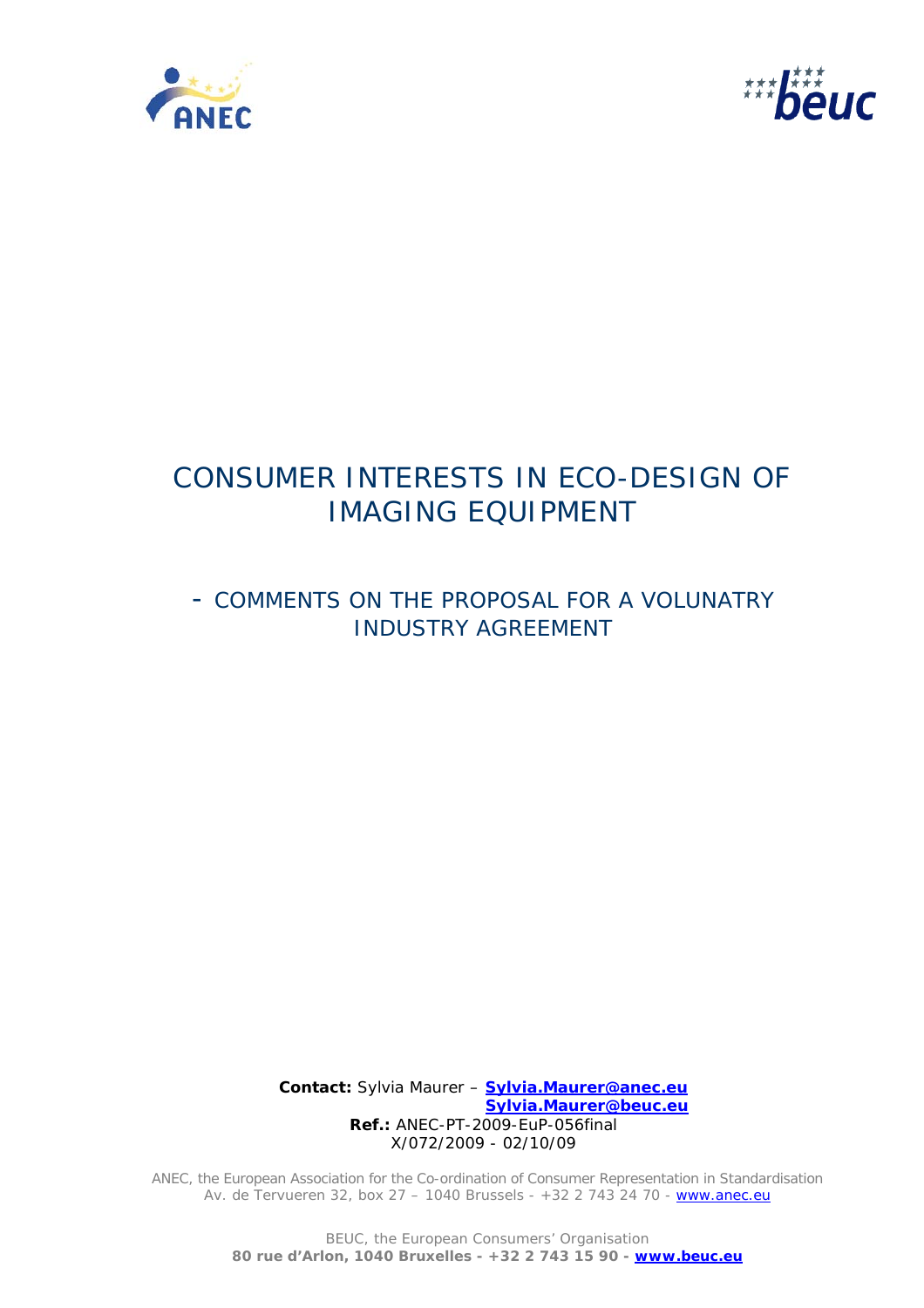



| Summary                                                                                                                                                                                                                                                                                                                                                                                                |
|--------------------------------------------------------------------------------------------------------------------------------------------------------------------------------------------------------------------------------------------------------------------------------------------------------------------------------------------------------------------------------------------------------|
| In the context of the implementation of the Eco-design of Energy-using Products<br>Directive, several manufacturers for Imaging equipment products such as printers<br>proposed to increase the energy efficiency of these products with a voluntary self<br>agreement (VA).                                                                                                                           |
| - In this paper we question the suitability of a voluntary agreement to improve the -<br>- environmental performance of Imaging equipment over the full life cycle and at the -<br>- least life cycle costs for consumers.                                                                                                                                                                             |
| As the VA falls currently short to meet the requirements of Annex VIII of the Eco-<br>design Directive on VAs, we call on the Commission to establish mandatory Eco-design<br>requirements for Imaging equipment.                                                                                                                                                                                      |
| - As we have been consulted on the draft Voluntary Agreement, we make proposals for -<br>- changing the text. In particular we address shortcomings on reporting and monitoring<br>- and the composition of the Steering Committee. We also call for sanction procedures to -<br>the set up.                                                                                                           |
| _We also propose improvements on the technical design of Imaging equipment products _<br>in order to decrease negative environmental impacts. In this respect we ask for<br>_instance to equip all devices with automatic duplexing functions, to introduce _<br>requirements to limit noise, to limit emissions from particulate matter and to support.<br>the use of environmentally friendly paper. |

ANEC, the European Association for the Co-ordination of Consumer Representation in Standardisation Av. de Tervueren 32, box 27 – 1040 Brussels - +32 2 743 24 70 - www.anec.eu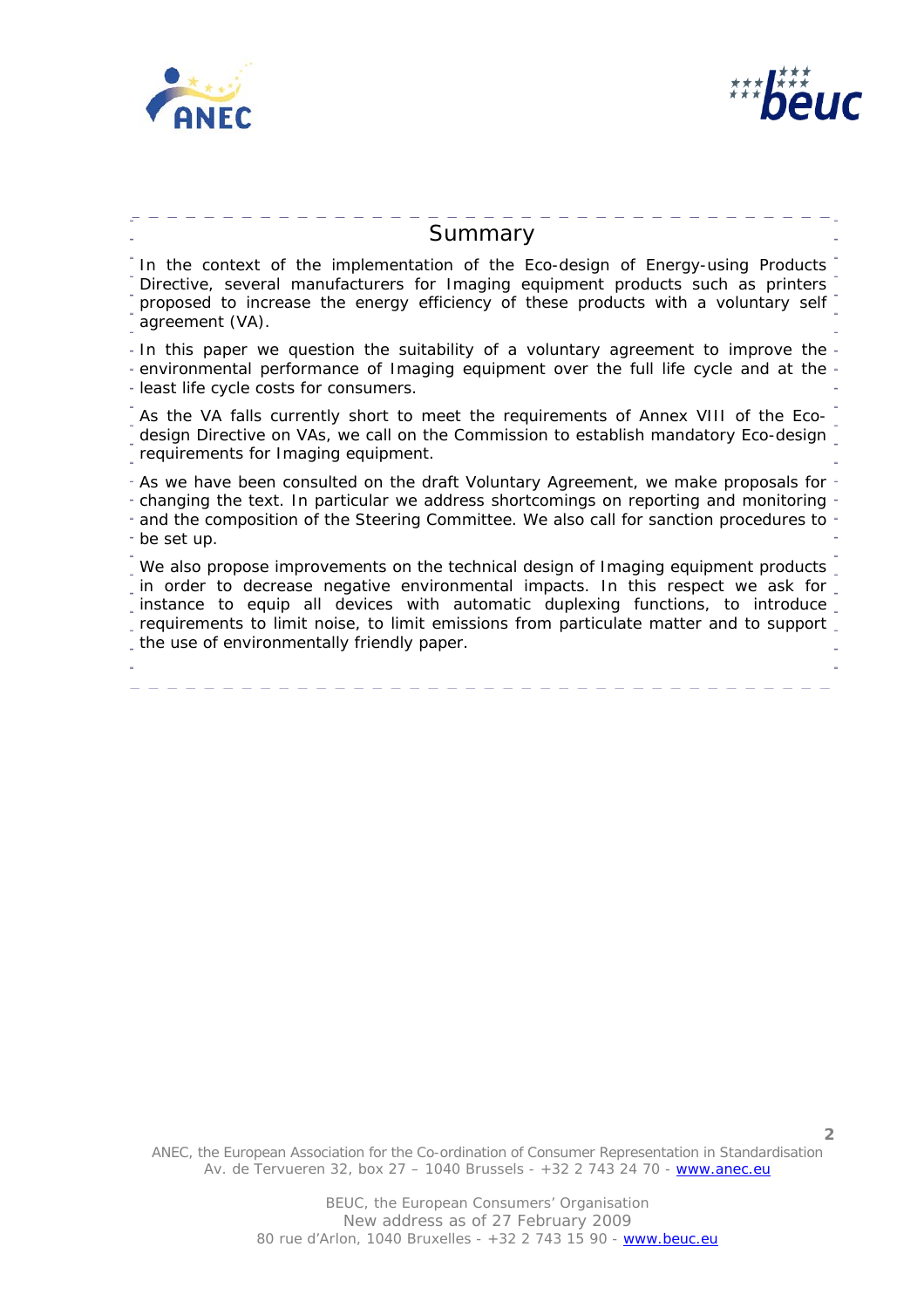



# **Introduction**

l

In September 2009, the European Commission consulted stakeholders on a proposal for a Voluntary Industry Agreement (VA) on Imaging equipment. With this initiative, manufacturers seek to contribute to more energy efficient appliances without being subject to an EU Regulation setting mandatory Eco-design requirements for placing Imaging equipment products on the market.

In this paper, we have outlined our main concerns related to the proposal of the VA. As the minimum requirements for a Voluntary Agreement based on the Eco-design Directive are not met, we call on the European Commission to establish binding legal minimum criteria for Imaging equipment. As we have been consulted on the draft text for a Voluntary Agreement, we give also detailed recommendations how the current wording of the VA should be improved in order to make the monitoring, reporting and verification procedures more transparent. In addition, we ask for technical changes in the design of Imaging equipment, e.g. to improve resource efficiency and recycling, to limit noise, to limit emissions from particulate matter and to support the use of environmentally friendly paper.

# **Commission should work out Eco-design Regulation**

Although the Eco-design Framework Directive (2005/32/EC) gives preference to self-regulatory approaches by industry<sup>[1](#page-2-0)</sup>, consumer organisations have not been supportive of this approach as voluntary environmental agreements often lack transparency, ambition, legitimacy and efficacy<sup>[2](#page-2-1)</sup>.

The text for a VA on Imaging equipment falls short to meet the minimum requirements which are required according to Annex VIII of the Eco-design Regulation, in particular on added value, quantified and staged objectives, involvement of civil society, monitoring and reporting, sustainability and incentive compatibility.

We therefore have severe doubts that the text of the VA can be improved as much as needed in order to become acceptable for consumers. We therefore call on the European Commission to develop mandatory Eco-design requirements for Imaging equipment instead of accepting a VA that will not bring an added value for consumers and the environment.

The background document explains that Imaging equipment is a difficult product group and that it therefore would be a complex task to draft an Implementing Measure. However, this is not seen as a valid argument as Eco-label criteria and Energy Star criteria for Imaging equipment already exist. In addition, binding Eco-design requirements for other complicated product groups such as boilers and water heaters are currently under preparation.

In this paper, we follow a two staged approach. We make recommendations which substantial improvements would have to be made in order to make the VA acceptable.

ANEC, the European Association for the Co-ordination of Consumer Representation in Standardisation Av. de Tervueren 32, box 27 – 1040 Brussels - +32 2 743 24 70 - www.anec.eu

<span id="page-2-0"></span><sup>&</sup>lt;sup>1</sup> See Recital 16-19, Article 17 and Annex VIII of the Eco-design of energy-using products Directive (2005/32/EC).<br><sup>2</sup> See ANEC/REUC joint position

<span id="page-2-1"></span>See ANEC/BEUC joint position on Voluntary environmental agreements, 24 October 2006, ANEC-ENV-2006-G-048, BEUC/X/060/2006, [http://www.anec.eu/attachments/ANEC-ENV-2006-G-048.pdf.](http://www.anec.eu/attachments/ANEC-ENV-2006-G-048.pdf)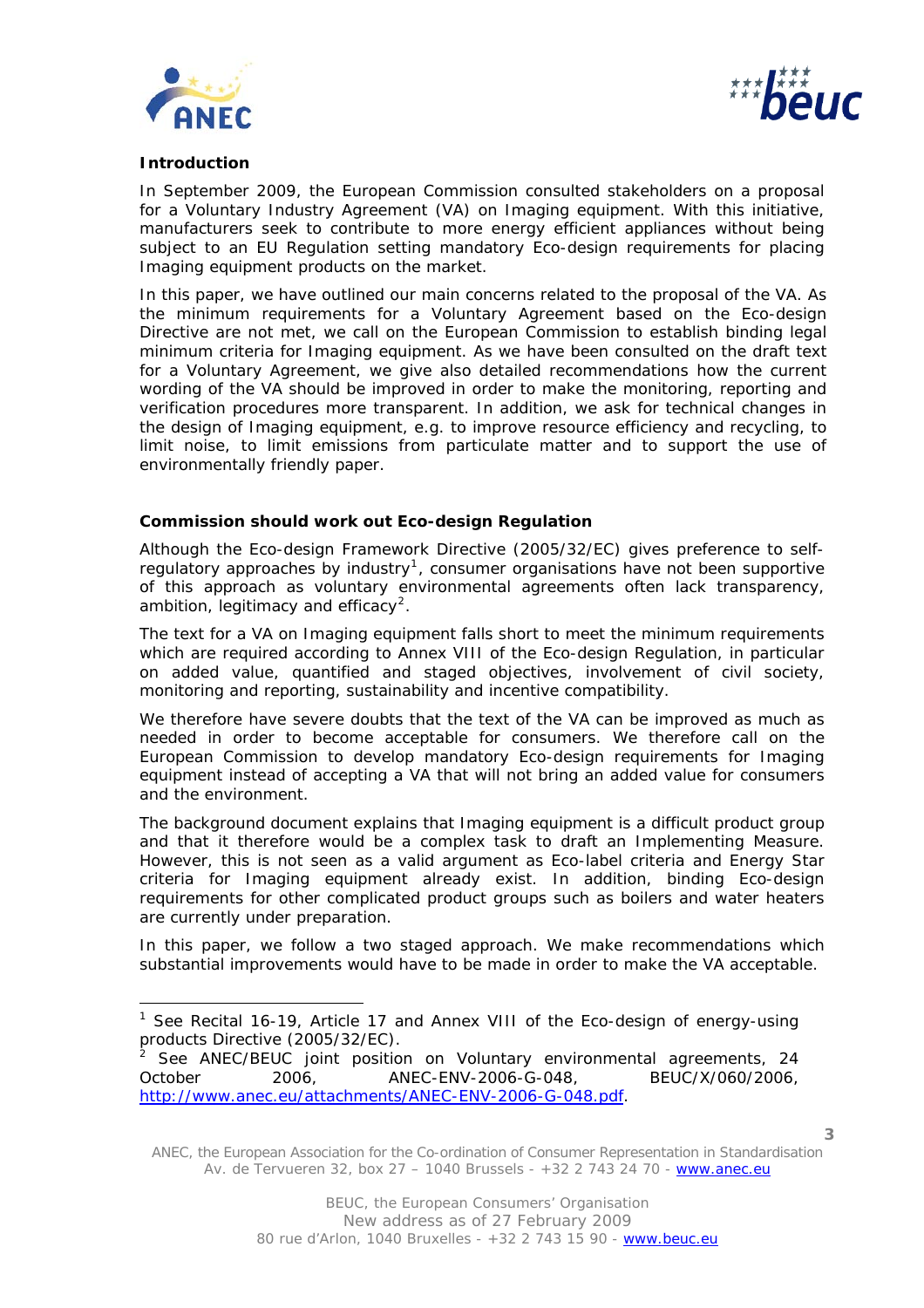



However, as a Regulation would be our preferred option, the paper also explains which requirements should be part of an EU Regulation on eco-design requirements for Imaging equipment.

# **Background text is misleading about the overall environmental impact**

The background text of the working document emphasizes the appropriateness of the self-regulation in comparison to a mandatory legislation. One of the reasons given is the limited environmental impact of Imaging equipments and their low priority in realizing substantial environmental savings. However, we consider that such a statement gives a wrong impression on the real environmental burden of Imaging equipments. Although the energy consumption of printers is relatively low (e.g. 30-40 kWh per year), more efficient printers would lead to considerable savings. In addition, a calculation of the environmental impact has to take into account that the negative environmental impact of the production phase is almost double than the environmental burden of the use phase. The VA therefore neglects the improvement potential related to material and resource efficiency which could be achieved by miniaturisation, recycling, reuse and extending the life-time of products.

Moreover, the VA neglects the environmental improvement potential related to paper consumption and the need to investigate potential negative health impacts of fine particle emissions.

We therefore ask to correct the background text on the environmental impact and to underpin the statement with scientific data and results from independent studies.

#### **No benefits for Green Public Procurement based on this VA**

The draft VA demands preference for the signatories in Green Public Procurement tenders. Considering the insufficient quality of the VA, we reject this proposal.

Green Public Procurement criteria for Imaging equipment currently refer to the latest Energy Star criteria. Only if the VA would define stricter requirements than the current Green Public Procurement criteria for Imaging equipment, signatories of the voluntary agreement could avail the benefit of being preferred in a public procurement tender.

#### **Scope of the VA needs to be clarified**

Based on the findings of the Preparatory Study, the scope of the VA should be defined more precisely. We suggest limiting the scope clearly to "office Imaging equipment" as these appliances have high annual unit sales and are primarily used by consumers and in offices for reproducing and printing hardcopy images. We suggest leaving out special media Imaging equipment, integrated secondary imaging modules and production Imaging equipments.

We question the feasibility of including stand alone fax machines into the scope of the VA. The relevance of stand-alone fax machines will decrease in the coming years for consumers due to the increasing use of multifunctional devices. As the proposed energy efficiency requirements are not ambitious and would only cover a fraction of the product group, we do not see an added value in including these stand-alone fax machines into the measure.

ANEC, the European Association for the Co-ordination of Consumer Representation in Standardisation Av. de Tervueren 32, box 27 – 1040 Brussels - +32 2 743 24 70 - www.anec.eu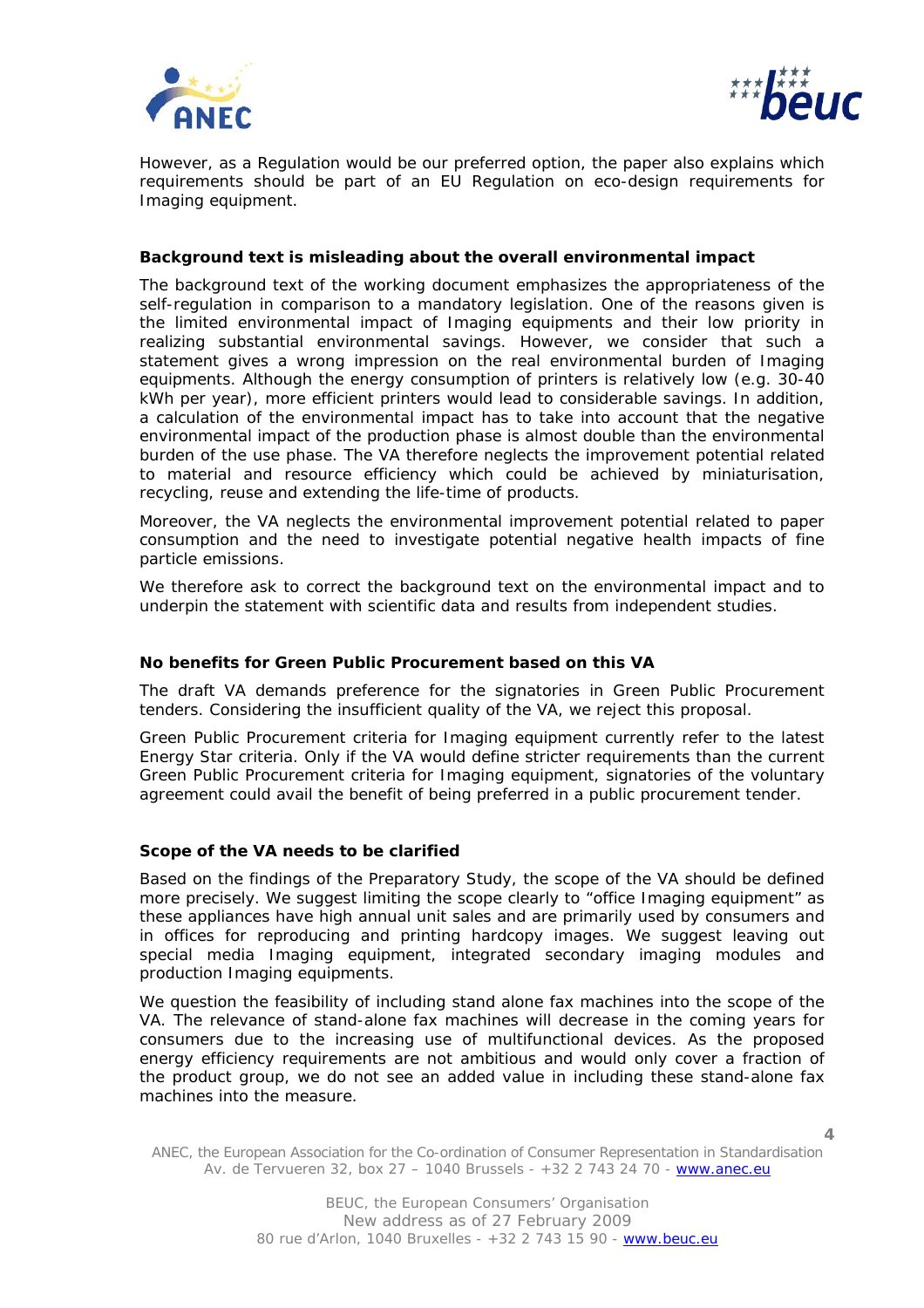



We question why solid ink marking technology has been included in the scope, and other competing technologies such as dye sublimation, are left out of the scope of the VA. Inkjet, solid ink and dye sublimation technologies stand in competition with each other due to the market development towards photo capability and compact photo printers. In particular in the area of small digital photo printers - a fast growing market segment - dye sublimation and solid ink technology are also applied due to their good properties. Therefore compact photo printers need to be included in the VA.

The VA is limited in scope as it is proposed to cover only standard black-white format products with a maximum speed of less than 66 images (A4) per minute, and standard colour format products with maximum speed of less 51 images (A4) per minute. However, we suggest deleting this specification as the scope has to be extended to high speed devices. In addition, speed limits are not foreseen e.g. in the Energy Star 1.1 for Imaging equipment and national Eco-labels such as the German Blue Angel and the Nordic Swan.

# **Requirements have to apply to the overall number of devices on the market**

The VA needs to clarify that the requirements apply to the overall number of appliances on the market, not the number of *models*. In case the specification would only refer to the number of models, it could lead to widely ineffective measure, as the mass market could theoretically still be served with inefficient appliances.

# **Compliance rate of 50% is too low**

ł

The Eco-design Regulation requires that VAs will have an added value compared to a business as usual scenario. Therefore including only 50% of devices into the scope of the VA would be unacceptable. The proposed commitments are based on Energy Star V1.1 criteria. However, estimates on future compliance suggest that by January 2011 most types of imaging products would have reached the 50% target already<sup>[3](#page-4-0)</sup>.

# **Ambition level needs to be considerably raised**

The explanatory notes on the working document state as an alternative regulatory option the introduction of mandatory requirements in two stages which are based on Energy Star criteria V1.0 and v.1.1. These requirements would become mandatory six month after the measures entered into force and in mid-2012. While we would like to encourage the Commission to develop a Regulation instead of accepting a VA, the Energy Star V1.0 seems to be already outdated.

Based on Energy Star v1.1 we would like to propose a two-stage approach:

- o As of 1 January 2011, 50% of all units placed on the market should comply with Tier 2 requirements of ENERGY STAR V1.1 on Imaging equipments.
- o As of 1 January 2011, all other units placed on the market should comply with Tier 1 requirements of ENERGY STAR V1.1 on Imaging equipments.

<span id="page-4-0"></span> $3$  This assumption is based on observed trends in the past: the previous Energy Star v1.0 which applied from April 2007 onwards had a market penetration of about 50% one year later.

ANEC, the European Association for the Co-ordination of Consumer Representation in Standardisation Av. de Tervueren 32, box 27 – 1040 Brussels - +32 2 743 24 70 - www.anec.eu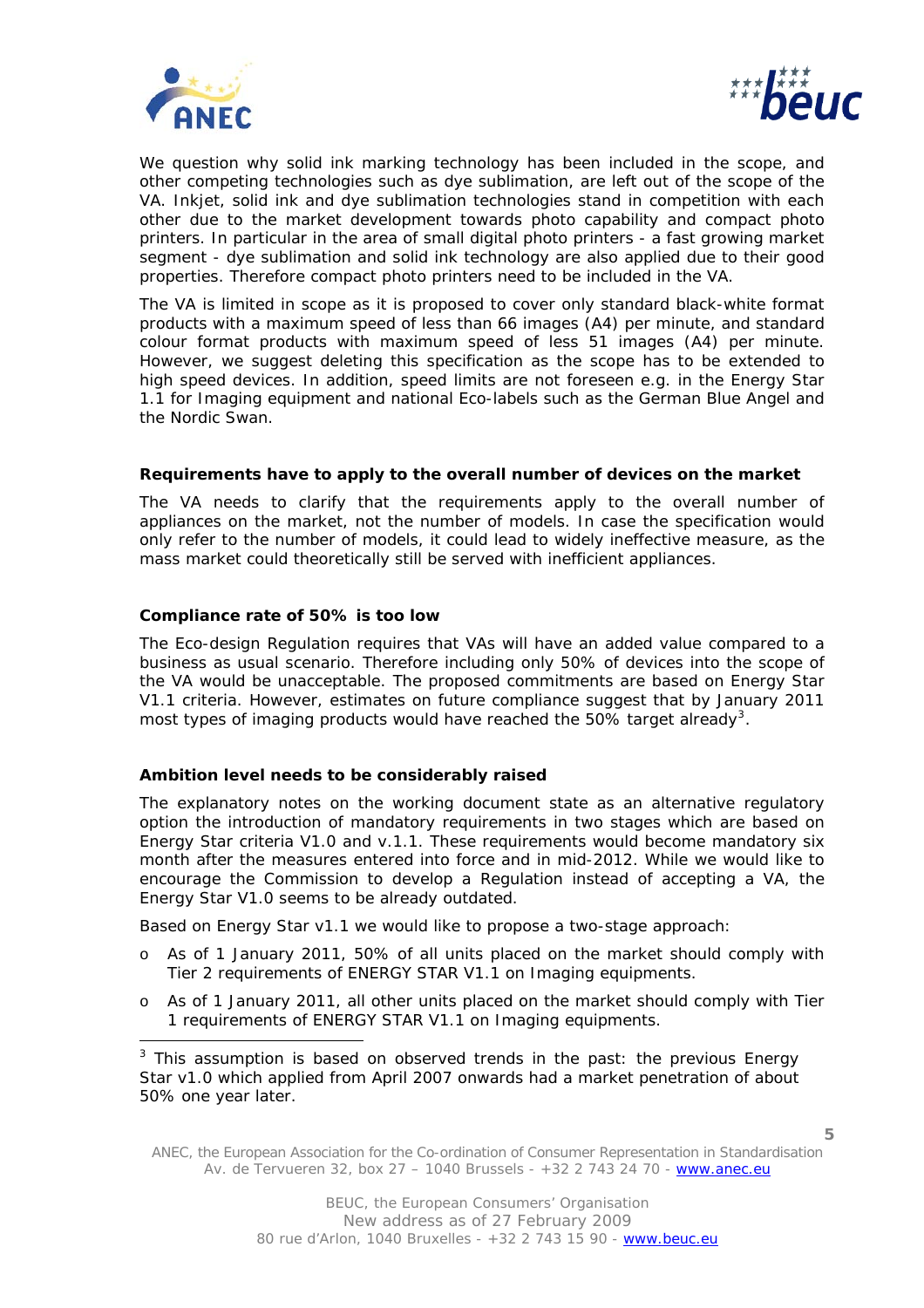



o As of 1 January 2012, all units placed on the market should comply with Tier 2 requirements of ENERGY STAR V1.1 on Imaging equipments.

# **All Energy Star requirements should be covered**

The draft VA does not include all Energy Star requirements, e.g. on delay time to sleep. However, as Eco-design should go beyond requirements on energy efficiency and duplex printing, we recommend referring to the complete version of Energy Star V1.1 criteria as this would also cover requirements on default delay time.

#### **Requirements on automatic double-side printing are needed**

The draft VA aims at increasing the positive impact of duplexing to reduce the amount of paper used. However, the VA leaves three different options to manufacturers, i.e. to set duplex printing as default, to remind users for duplex default setting during software set up or to remind users about duplex default settings in the user manual. We ask that all devices should have the duplex printing turned on as a default as all other measures are considered to have no impact in practice.

In addition, requirements on automatic duplexing are needed which means that the all devices should be able to turn the page automatically while finishing the printouts.

The VA should also set requirements on improving settings which allow printing several pages on one sheet.

#### **Noise should be addressed**

We noted that the document does not contain any proposal of how to lower noise levels of Imaging equipment. However, the sound pressure levels and frequency range deriving from scanners and printers can be very disturbing. Therefore, setting mandatory requirements on noise levels, which would bring a considerable improvement compared to the current situation, are a very important point for consumers.

#### **Eco-design should address resource efficiency**

The preparatory study on Imaging equipments proposed several possible solutions to enhance the material efficiency of Imaging equipments. The draft VA does however not include any steps to enhance material efficiency. Based on the preparatory study the following options for improving resource efficiency should be considered:

- Miniaturization of main boards through adoption of finer structured multilayer boards, high density electronics and chip packaging technology
- Smaller power supply units (e.g. circuitry design and choice of electronic components)
- Smaller motors and paper transport mechanics
- Smaller scanner unit through miniaturized scanner head and lamp system as this will reduce weight and volume of the scanner head will also reduce the requirements for electromechanics such as motors.

ANEC, the European Association for the Co-ordination of Consumer Representation in Standardisation Av. de Tervueren 32, box 27 – 1040 Brussels - +32 2 743 24 70 - www.anec.eu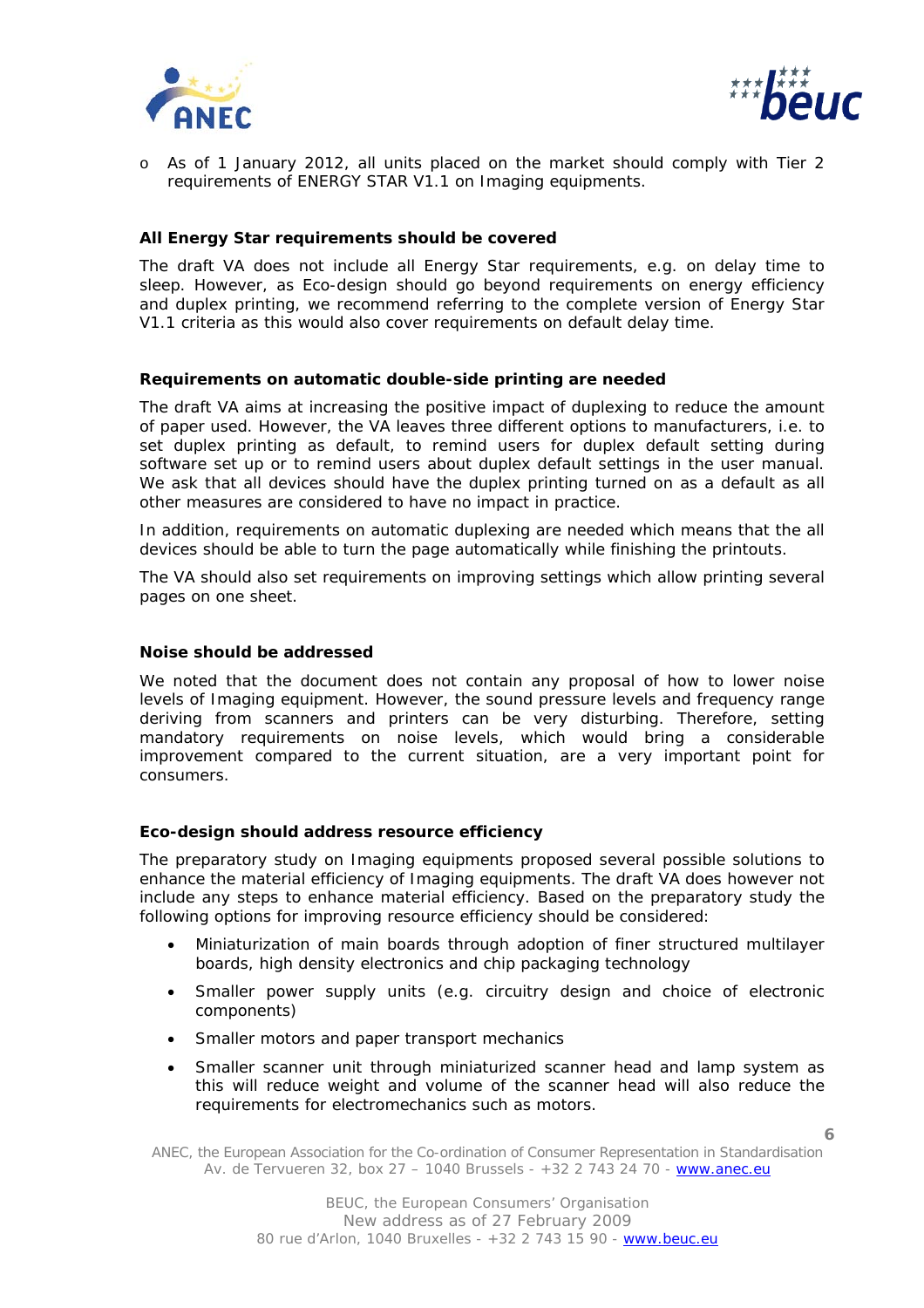

ł



• Smaller laser unit through high density MOEMS (Micro-Opto-Electro-Mechanical-System) packaging

It has however to be ensured that miniaturization will not have negative impacts on consumers with disabilities as small components are often difficult to operate for consumers with e.g. dexterity or vision disorders.

# **Eco-design should address environmentally friendly design of appliances**

The draft VA does not mention concrete steps for the environmentally friendly construction of Imaging equipment in addition to energy efficiency. However, as there are many improvement options available to lower the negative environmental impact through better technical design, a reasonable set of concrete measures should be developed. The improvement options should include:

- A reduction of the multitude of plastics
- Use of recycled plastics if technically possible
- Separation of plastics for better recycling based on ISO 11[4](#page-6-0)69 $4$
- Reduction or avoiding coatings of plastics
- Reducing use of hazardous chemicals

# **Eco-design should consider possible negative health effects of particulate matters**

We regret that the VA does not contain any proposals aiming at reducing emissions (particle and fine particles) from Imaging equipment products. As particle emissions might affect the breathing organs of highly susceptible people, e.g. persons suffering from allergies or asthma, we consider it important to set requirements on a maximum emission rate of particles.

#### **All appliances should support the use of environmentally friendly paper**

The draft VA foresees a generic statement of manufacturers to encourage the use of environmentally friendly paper, such as eco-labelled paper, recycled paper, FSC paper etc. However, this vague specification leaves room for interpretation.

We therefore propose that all Imaging equipment devices which will be placed on the market from 1 January 2011 onwards should support the use of and should be compatible with environmentally friendly and/or recycled paper that meet the criteria of the European Ecolabel or the German Blue Angel.

Furthermore, all Imaging equipments placed on the market from 1 January 2011 onwards should support the use of and should be compatible with 4 gram paper.

As recycling paper already today allows for a high print quality, we ask deleting the following wording from the draft VA: "*Printers can print on recycled paper although the quality of print may decrease*".

<span id="page-6-0"></span><sup>&</sup>lt;sup>4</sup> ISO 11469: 2000 Plastics - Generic identification and marking of plastics products

ANEC, the European Association for the Co-ordination of Consumer Representation in Standardisation Av. de Tervueren 32, box 27 – 1040 Brussels - +32 2 743 24 70 - www.anec.eu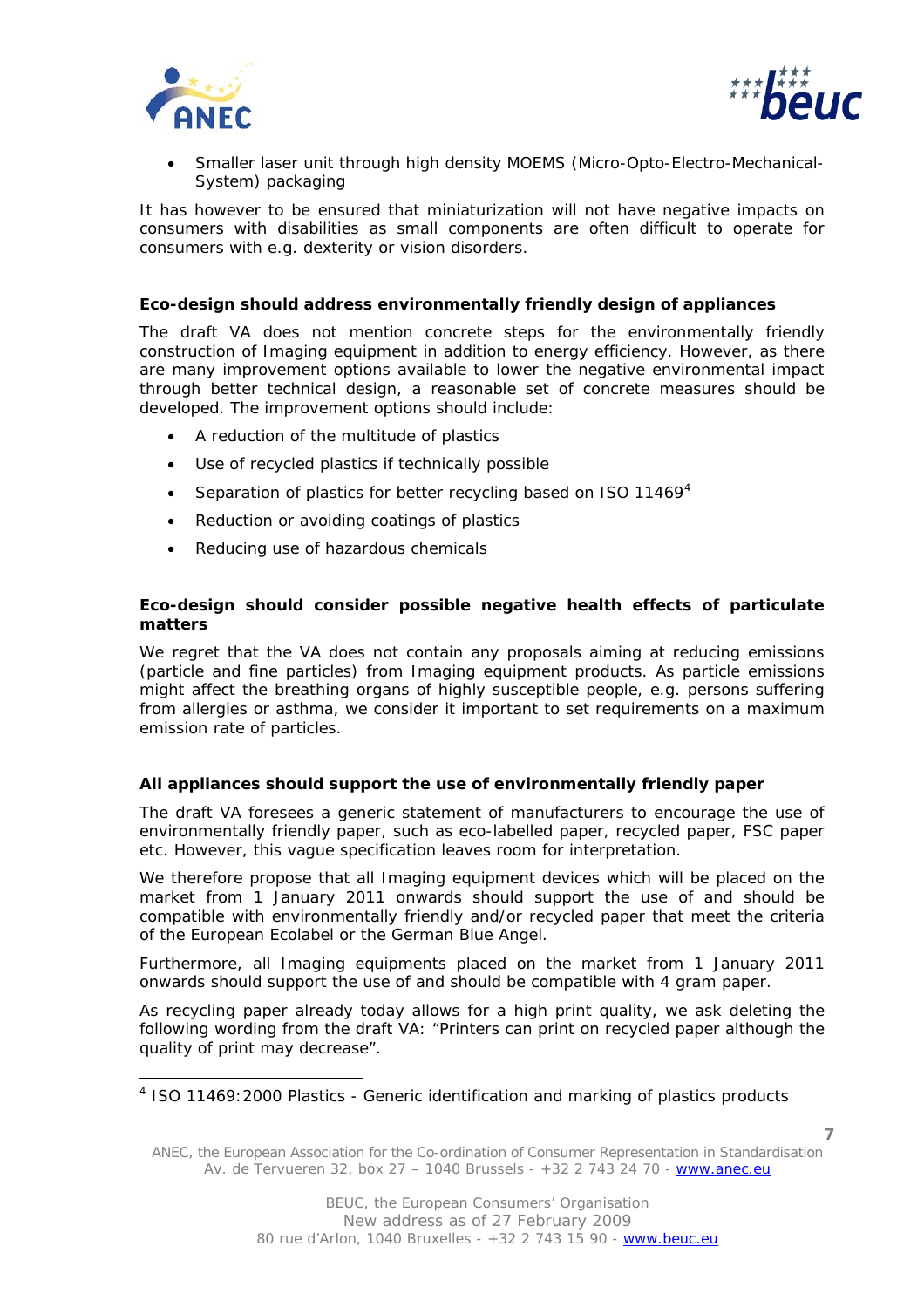



# **Reference to international standards should be made**

The VA should ensure that the following international standards will be applied on cartridge yield:

ISO/IEC 19752 Toner cartridge yield for monochrome EP printers

ISO/IEC 19798 Toner cartridge yield for color EP printers

ISO/IEC 24711 Ink cartridge yield for colour IJ printers

ISO/IEC 24712 Colour test pages for measurement of office equipment

# **Representation of participating companies needs to be clarified**

The draft VA specifies that the agreement could be terminated in case the signatories no longer represent a vast majority of the market (over 80%). This wording does not clarify if the 80% refer to the total number of participating manufacturers or the sales figures. We consider it important to clarify that over 80% of all manufacturers of Imaging equipments should participate and should represent together a total market share of above 80% in order in order to meet the requirement on "representativeness" according to ANNEX VIII of the Eco-design Directive.

# **Transparency on achievements of single companies has to be increased**

The draft VA foresees in chapter 6, paragraph 4 that the annual progress report which will be prepared by the Joint Research Centre of the European Commission will only show anonymous results without naming the achievements of individual companies.

These provisions do not meet the requirements on reporting in Annex VIII of the Ecodesign Directive 2005/32/EC which states that "the plan for monitoring and reporting shall be detailed, transparent and objective (…)".

In addition, such weak provisions on reporting would not allow for involving civil society adequately as the results cannot be properly assessed.

To allow for a reliable monitoring of (non-) compliance, the progress reports have to give details on unit sales per model. As a minimum requirement all companies need to indicate the company name, information on unit sales per model and on the compliance rate.

We ask to delete the second paragraph of section 6 in the draft VA which states that:

"*Companies do not need to provide details on unit sales per model; only total sales volume would be required as this is required to calculate market coverage of the signatories*".

We ask to introduce the following wording into the reporting requirements instead:

*"Stakeholders including member States, environmental NGOs and consumers' associations shall be granted access to all monitoring information and detailed results of the annual progress report. The annual progress report shall contain data on individual company performance and compliance rate to ensure transparency in the process, to allow implementing effective sanction mechanisms for non-compliant companies and to encourage a race to the top among manufacturers. The monitoring information and data in the annual* 

ANEC, the European Association for the Co-ordination of Consumer Representation in Standardisation Av. de Tervueren 32, box 27 – 1040 Brussels - +32 2 743 24 70 - www.anec.eu